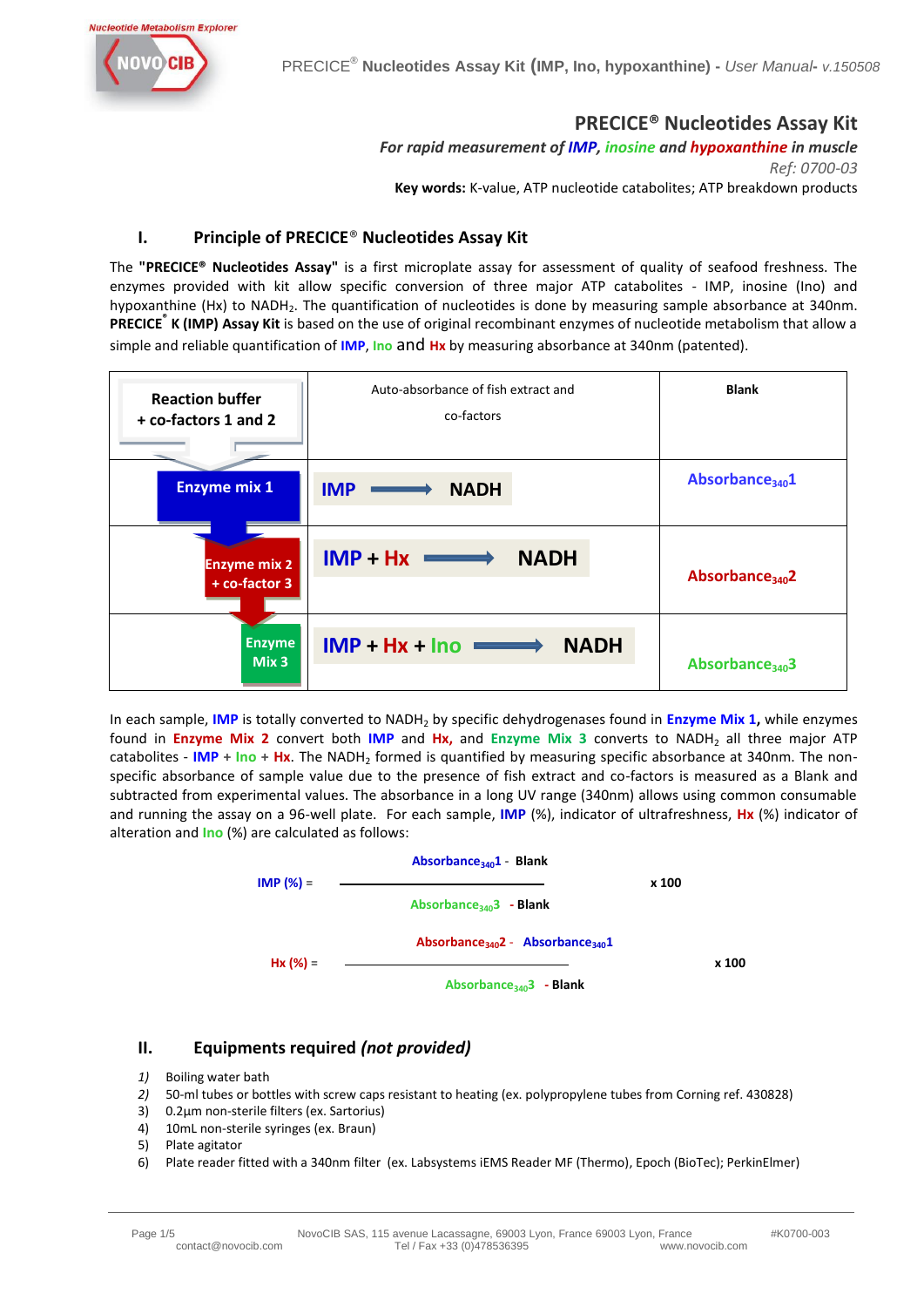

## **III. OPTIONAL: Defining the linearity range of absorbance at 340nm of your instrument**



In "PRECICE**®** K" kit, the quantification of ATPdegradation products totally relies on the NADH<sub>2</sub> absorbance. The linearity range of the instrument used for the quantification is of **critical importance** and should be checked before starting the experiments. NovoCIB provides upon request the standard solutions of  $NADH<sub>2</sub>$ that can be used for the calibration of spectrophotometer of plate reader.

We strongly recommend using plate reader because this instrument has a larger linearity range compared to a spectrophotometer and allows simultaneous reading of 96 samples without additional pipeting and liquid handling. Alternatively, the results can be read with a spectrophotometer by measuring absorbance at 340nm in disposable cuvettes (PMMA, 1.5ml ref. 759115, Brand). These cuvettes have to be filled at least with 400µL for absorbance reading, which is convenient since each 200µL assay must be diluted 2x or 4x before absorbance reading with a spectrophotometer.

## **IV. Kit Content (one 96-well plate, 22 samples)**

- 1) "**Extraction buffer ",** for preparing 1L of extraction solution**.**
- 2) **"Reaction buffer"** (provided in 15-ml tube)
- 3) **"Enzyme mix 1"**, lyophilized in 15-ml glass vial, for **IMP** quantification
- 4) **"Enzyme mix 2"**, lyophilized in 10-ml glass vial, for **Hypoxathine** + **Inosine** quantification
- 5) **"Enzyme mix 3"**, lyophilized in 10-ml glass vial, for **IMP** + **Hypoxathine** + **Inosine** quantification
- 6) 1 tube **"Cofactor 1"** (powder)
- 7) 1 tube **"Cofactor 2"** (powder)
- 8) 1 tube **"Cofactor 3"** (powder)

9) Transparent empty microplate (round-bottom 96-well plate Corning, Costar® ref. 3797) pre-filled with 50nmols of IMP, inosine and hypoxanthine (supplied dried)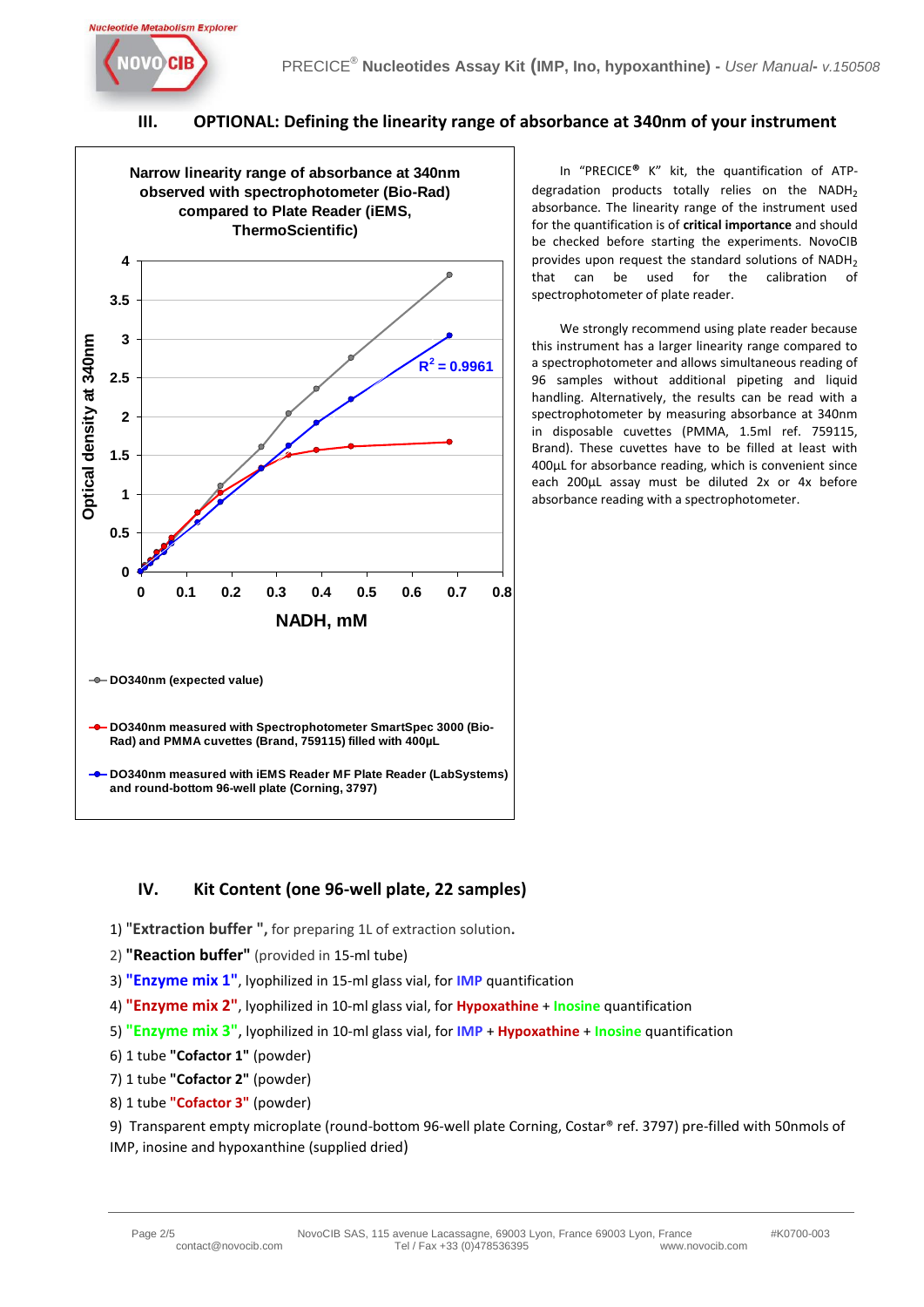

## **V. Storage**

PRECICE<sup>®</sup> K-Freshness Assay Kit must be stored at -20°C until used. Enzyme mixes must be freshly prepared before performing the assays. Once prepared, reagent and enzyme solutions are not stable enough for storage.



## **VI. Sample preparation**

**VI.1.** *Before starting:* Thaw **"Reaction buffer"** tubes at room temperature (**1h in advance**). DO NOT HEAT! Since the rate of enzymatic reaction depends on the temperature, it is important to completely thaw the **"Reaction buffer"** and to equilibrate it at room temperature. Thaw **"Extraction buffer".**

**VI.2.** To prepare extraction buffer, quantitatively transfer the content of **"Extraction buffer concentrate"** vial into a bottle with 1L of deionized water.

**VI.3.** Weight 2-5g of muscles into a 50-ml polypropylene tube with screw caps resistant to heating (ex. polypropylene tubes from Corning ref. 430828), add 8-10\*volumes of extraction buffer per gram of muscle (see Table 1)**,** tightly close the tube to avoid evaporation, and put them into a boiling water bath for 20min. Be sure that the tubes are put in the water deeply enough to cover all the muscle.

**\*Table 1.** 



| Raw material | <b>Recommended dilution</b>                 |
|--------------|---------------------------------------------|
| Fish fillet  | 10 volumes of extraction buffer per<br>gram |
| Shrimps      | 8 volumes per gram                          |
| Scallop      | 4 volumes per gram                          |
| Frog legs    | 1 volume per gram                           |

Nucleotide concentration in muscle is ~5-10mM. The recommended dilutions allow to obtain ~300µM concentration of nucleotide in extract, that, once converted to  $NADH<sub>2</sub>$ , would correspond to less than 1.5 Absorbance Unit, within linearity range of common plate reader. This dilution also helps to avoid depletion of cofactors that would lead to incomplete enzymatic reactions and underestimated values.

*For additional information contact us directly a[t contact@novocib.com](mailto:contact@novocib.com)*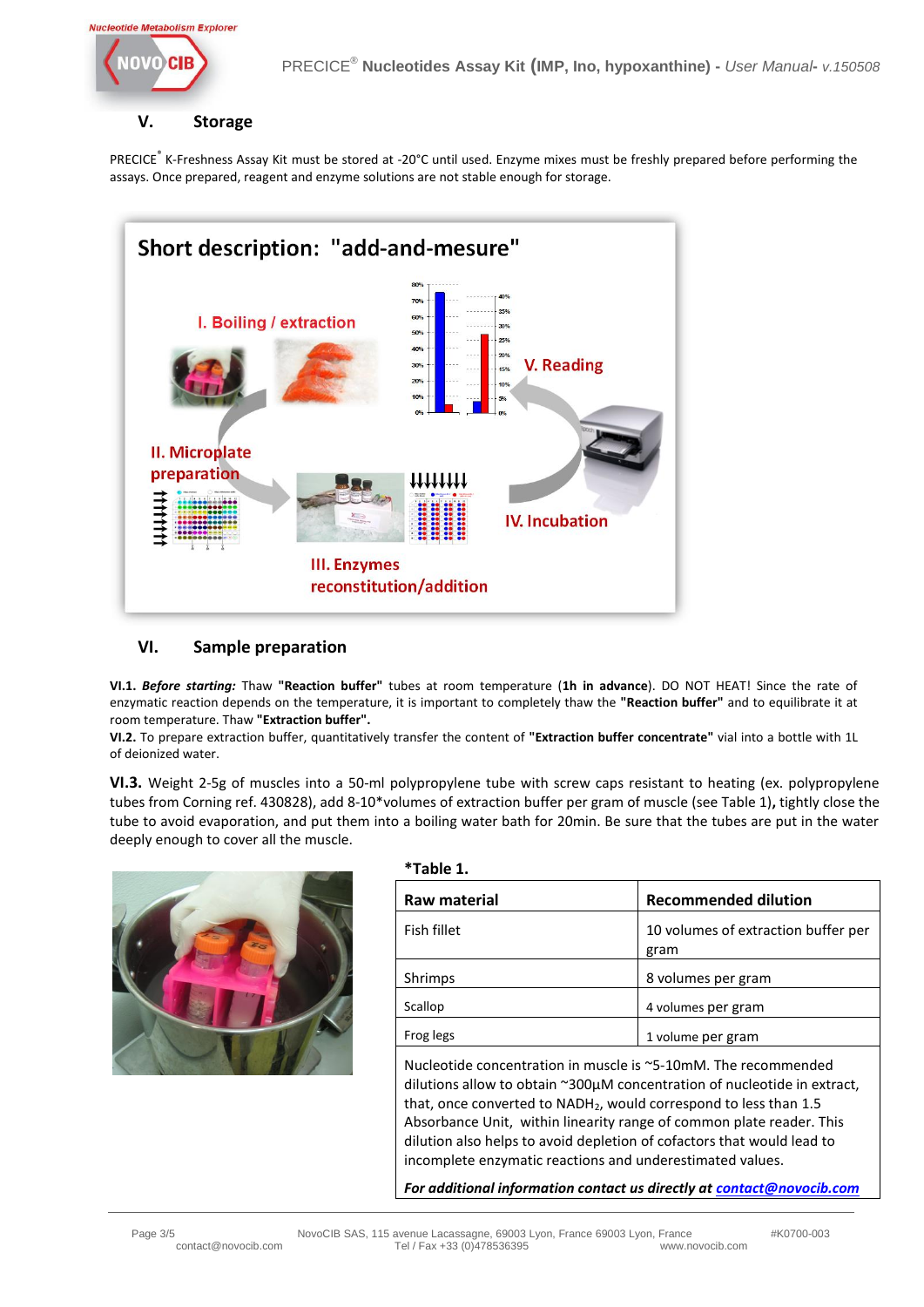#### **Nucleotide Metabolism Explorer**



#### **VI. 4. Filter the exudates:**

- Take off the plunger from syringe,
- Fix 0.2µm filter on the barrel
- Carefully transfer the exudate to the barrel
- Insert the plunger and filter the exudates into a clean tube.

*IMPORTANT: Do not filter hot or warm samples!*

#### **VII. Microplate filling with extracts (22 samples per plate)**

| 100µL of sample per well<br>S <sub>3</sub><br>S1<br>S2 |                                                                                                 |                                   |                                   |                             |                       |                                  |                                           |                                      |                                      |                                                    | <b>VII.1.</b> The microplate provided with the kit<br>is pre-filled with nucleotides (wells C12, E12 |                                                                                                                                                                                                                         |
|--------------------------------------------------------|-------------------------------------------------------------------------------------------------|-----------------------------------|-----------------------------------|-----------------------------|-----------------------|----------------------------------|-------------------------------------------|--------------------------------------|--------------------------------------|----------------------------------------------------|------------------------------------------------------------------------------------------------------|-------------------------------------------------------------------------------------------------------------------------------------------------------------------------------------------------------------------------|
| <b>S1</b><br>в<br><b>S12</b>                           | 2<br>S <sub>2</sub><br>$\left[\textcolor{blue}{\mathbf{S}}\textcolor{blue}{\mathbf{13}}\right]$ | 3<br><b>S3</b><br>S14             | 4<br>S <sub>4</sub><br>$(s_{15})$ | 5.<br>85<br>$\mathbf{S}$ 16 | 6<br>S6<br>$(s_{17})$ | 87<br>(S18)                      | 8<br>83<br>$(s_1)$                        | 9<br>89<br>$(s_{20})$                | 10<br>$\mathbf{S}$ 10)<br>$(s_{21})$ | 11<br>$\left( \text{S11} \right)$<br>$ S22\rangle$ | 12<br>(S23)                                                                                          | and G12 closed with adhesive films). Peel off<br>a band of film covering wells with standards<br>before use, add 100µL of "Extraction buffer"<br>to wells A12, C12, E12 and G12H10-H12 for<br>standards solubilization. |
| С<br>S <sub>1</sub><br>S12)<br>D                       | S <sub>2</sub><br>(S13)                                                                         | S3<br>$^{\prime}$ S14 $^{\prime}$ | S <sub>4</sub><br>$\mathsf{S}15)$ | S5<br>(S16)                 | S6<br>S17             | 87<br>$\mathsf{S}18)$            | $\mathbb{S}\mathbb{S}$<br>$\mathsf{S}$ 19 | $_{\rm S9}$<br>\$20                  | $ S10\rangle$<br><b>S21</b>          | <b>S11</b><br>S <sub>22</sub>                      | (IMP)<br>$ S23\rangle$                                                                               | 100µL of Extraction buffer per well                                                                                                                                                                                     |
| Е<br>S <sub>1</sub><br>F<br><b>S12</b>                 | S <sub>2</sub><br>$ $ S13 $ $                                                                   | S3<br>$\mathbf{S}$ 14             | S <sub>4</sub><br>$s_{15}$        | $ S5\rangle$<br>$s_{16}$    | $ S6\rangle$<br>s17   | $\mathbb{S}7$<br>s <sub>18</sub> | <b>E8</b><br>$(s_{19})$                   | S9<br>$\left  $ \$20 $\right\rangle$ | S10<br><b>S21</b>                    | 311<br>$\left  \text{S22}\right\rangle$            | Hx<br>$\left($ S23)                                                                                  | <b>VII.2.</b> Dispense 100µL of diluted filtered<br>extracts in a 96-well plate, as shown in the<br>following scheme.                                                                                                   |
| G<br>S <sub>1</sub><br>н<br>$\vert$ S12                | S2<br>$\mathbf{S}$ 13)                                                                          | 83<br>S(14)                       | <b>S4</b><br>$\vert$ S15)         | S5.<br>\$16)                | S6<br>S <sub>17</sub> | 837<br>$\vert$ S18)              | 58<br>S(19)                               | 89<br>$\ket{820}$                    | S(10)<br>$ S21\rangle$               | 311<br>$ S22\rangle$                               | Ino<br>$ S23\rangle$                                                                                 |                                                                                                                                                                                                                         |

# **VIII. Preparation of reaction mixtures**

**VIII. 1.** To solubilize lyophilized enzymes, add 200µL of deionized water to glass vial **"Enzyme Mix 1"** and 100µL of deionized water to 7-ml vial **"Enzyme mix 2"** Agitate gently until complete dissolution of the powder in all three vials.

**VIII. 2.** Quantitatively transfer **cofactors 1** and **2** to **"Reaction buffer"**. To do so:

- pipet 1ml of **"Reaction buffer"** to each tubes and mix them by inverting or pipeting up and down until dissolved,
- transfer by pipeting the content of all two small tubes back into a 15-ml tube with **"Reaction buffer"**,
- repeat to be sure that all reagent and enzymes of the small tubes are recovered.
- mix the complete **"Reaction buffer"** then containing cofactors 1 et 2 by gently inverting. Avoid bubbles.

**VIII. 3.** Pipet 8.4 mL of the so prepared **"Reaction buffer"** into a glass vial **"Enzyme mix 1"**. Mix gently by inverting (do not vortex, avoid bubbles). **"Enzyme mix 1"** is ready.

**VIII. 4.** Transfer 5.6 mL of the **"Enzyme mix 1"** into a glass vial with **"Enzyme mix 2"***.* Quantitatively transfer the content of the tube with **cofactor 3** to **"Enzyme mix 2".** To do so, pipet 1ml of **"Enzyme mix 2"** to the tube with **cofactor 3,** mix by inverting. Avoid bubbles. **"Enzyme mix 2"** is ready.

**VIII. 5.** Transfer 2.8 mL of so prepared **"Enzyme mix 2"** into the vial with **"Enzyme mix 3"** (5-ml)**.** Mix gently by inverting (do not vortex, avoid bubbles). **"Enzyme mix 3"** is ready.

You have: 2.8 ml of **"Reaction mix"** for Blank measurement

2.8 ml of **"Enzyme mix 1"** for IMP measurement

2.8 ml of **"Enzyme mix 2"** for IMP + hypoxanthine (Hx) measurement

2.8 ml of **"Enzyme mix 3"** for IMP + Inosine + hypoxanthine measurement

# **IX. Microplate filling with reaction mixture**

**IX. 1.** Dispense 100µL of **"Reaction mix" (Blank)** into the wells of line A and B; 100µL of **"Enzyme mix 1"** – of line C and D, 100µL of **"Enzyme mix 2"** - lines E and F and 100µL of **"Enzyme mix 3"** – lines G and F as shown below.